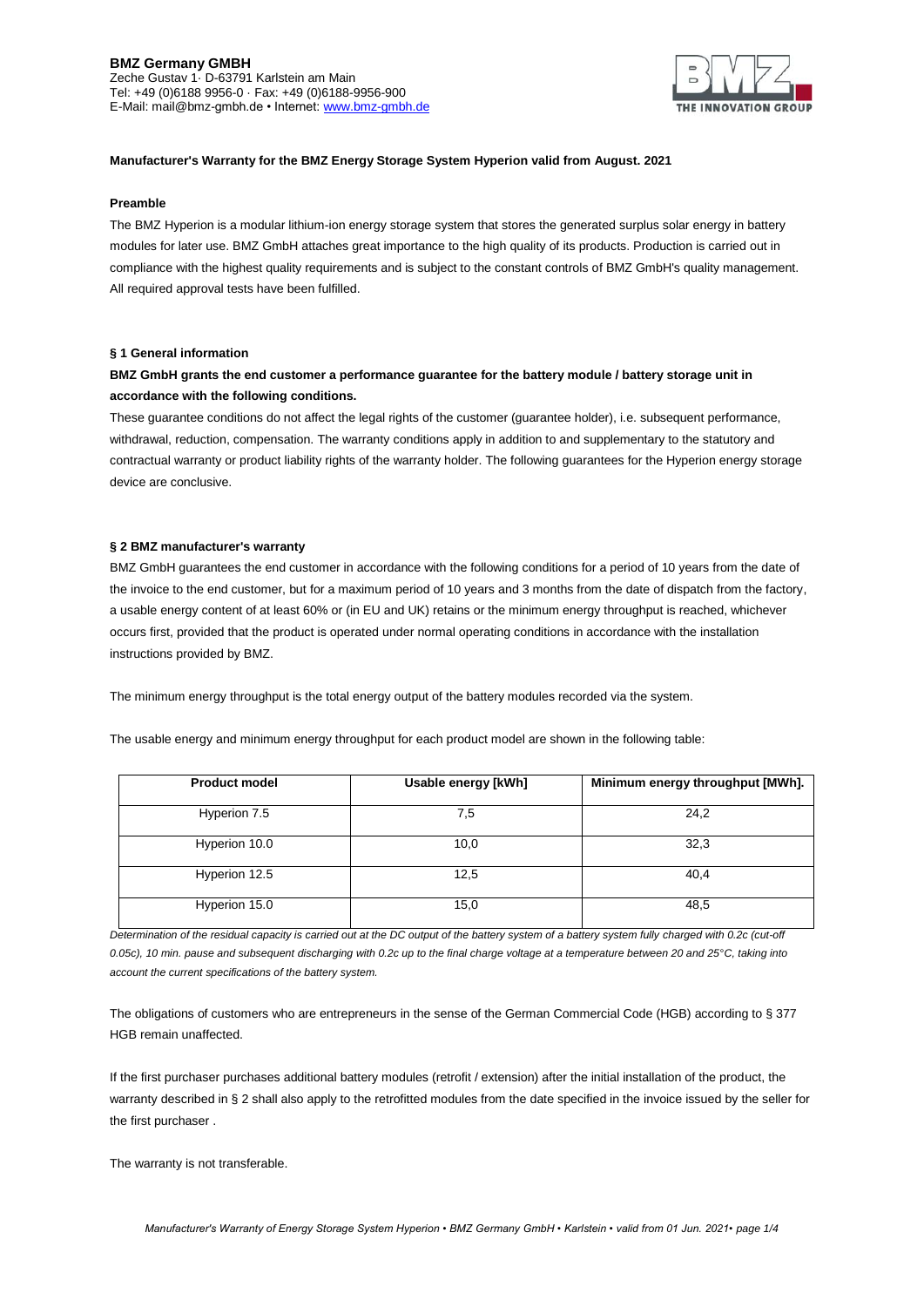# **BMZ Germany GMBH**

Zeche Gustav 1· D-63791 Karlstein am Main Tel: +49 (0)6188 9956-0 · Fax: +49 (0)6188-9956-900 E-Mail: mail@bmz-gmbh.de • Internet[: www.bmz-gmbh.de](http://www.bmz-gmbh.de/)



### **§ 3 Warranty conditions**

- 1. The warranty is conditional on proper handling of the battery in accordance with the cell manufacturer's specifications, such as:
	- a. Storage temperature

| <1 year:      | $-20 - 20^{\circ}$ C |
|---------------|----------------------|
| $<$ 3 months: | $-20 - 40^{\circ}$ C |

- $-20~50^{\circ}$ C
- b. Storage conditions:
	- At the beginning of the storage period, the capacity must be >30%.
	- One complete charge-discharge cycle within 18 months.
	- 25 to 50%RH
- 2. the warranty is only valid if the battery is operated within the limits specified in the operating instructions in connection with the approved inverters (https://ess.bmz-group.shop/en/information/infocenter-1).
- 3. the product has been operated in accordance with the installation and operating instructions provided by BMZ GmbH (installation instructions available at https://ess.bmz-group.shop/en/information/infocenter-1).
- 4. the product has been checked at regular intervals, at least once a year, for the latest operating software and the latest version of the operating software has been installed.

# **§ 4 Warranty**

In the event of a guarantee claim, the customer must return the product at his own expense to the guarantor at the following address: BMZ Germany GmbH, Zeche Gustav 1, 63791 Karlstein/ Germany, BMZ Poland Sp. z o.o. Einsteina 9, 44-109 Gliwice/Poland or to a BMZ service partner. (https://ess.bmz-group.shop/en/information/infocenter-1) BMZ GmbH or the service partner will then either carry out a professional repair or replace the product with a new/similar product. Replaced products become the property of BMZ GmbH.

BMZ will replace the defective BMZ battery in a warranty case as follows:

until 24 months thereafter; Level 2: 80 % of the purchase price for months 25 to 36 from the beginning of the time value replacement guarantee period; Level 3: 70% of the purchase price for months 37 to 48 from the beginning of the time value replacement guarantee period; Level 4: 60 % of the purchase price for months 49 to 60 from the beginning of the time value replacement guarantee period; Level 5: 50% of the purchase price for months 61 to 72 from the beginning of the time value replacement guarantee period; Level 6: 40 % of the purchase price for months 73 to 84 from the beginning of the time value replacement guarantee period. Level 7: 30 % of the purchase price for months 85 to 96 from the beginning of the time value replacement guarantee period. Level 8: 20 % of the purchase price for months 97 to 108 from the beginning of the time value replacement guarantee period. Level 9: 10 % of the purchase price for months 109 to 120 from the beginning of the time value replacement guarantee period. Level 10: 0 % from 121 months from the start of the time value replacement guarantee.

Level 1: Replacement delivery of an as-new replacement BMZ battery from the start of the time value replacement guarantee period

If it is determined in the course of the inspection that a guarantee case does not exist, the guarantee holder must bear the costs incurred by the guarantor for the inspection.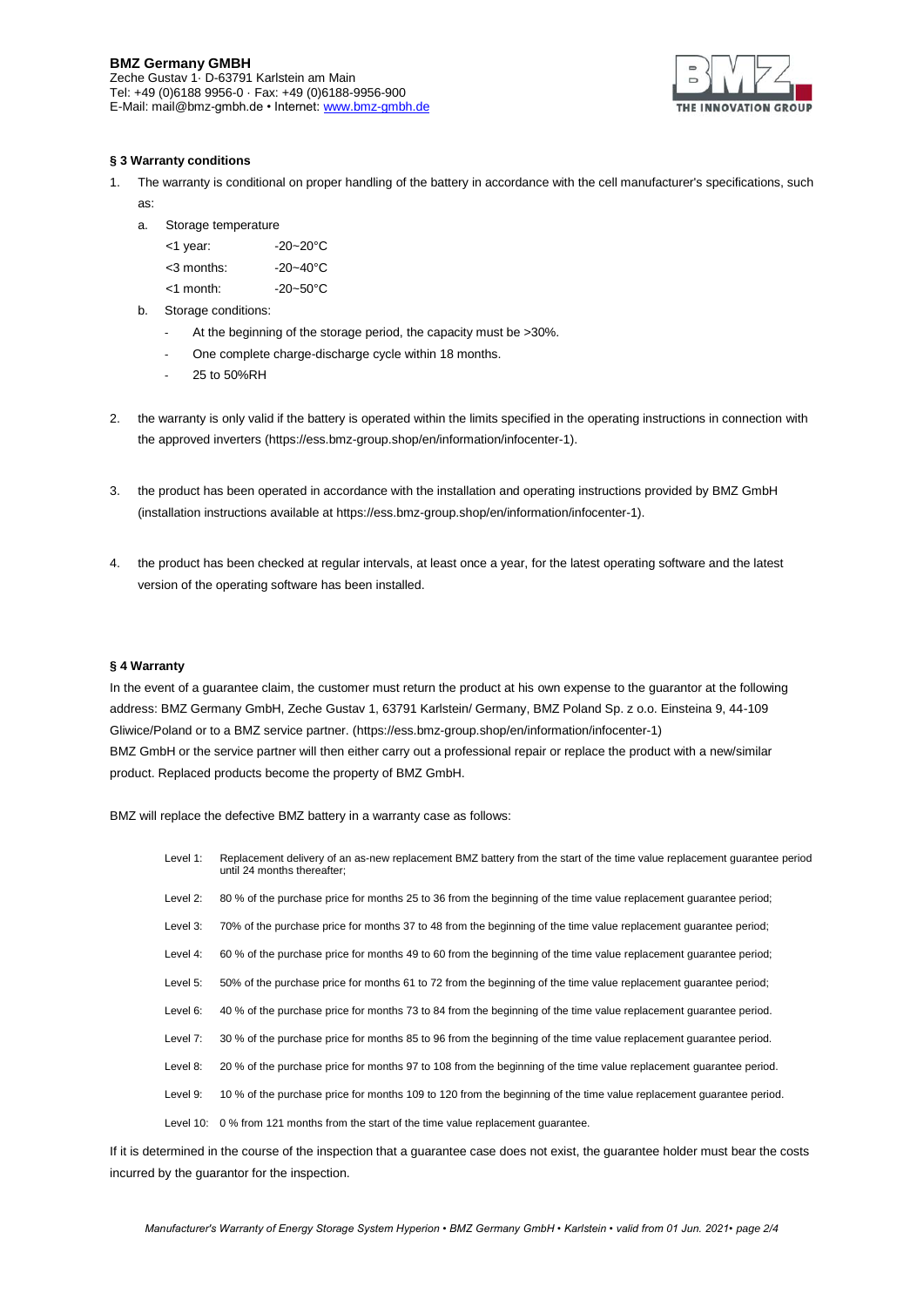# **BMZ Germany GMBH**

Zeche Gustav 1· D-63791 Karlstein am Main Tel: +49 (0)6188 9956-0 · Fax: +49 (0)6188-9956-900 E-Mail: mail@bmz-gmbh.de • Internet[: www.bmz-gmbh.de](http://www.bmz-gmbh.de/)



## **§ 5 Warranty limitation, warranty exclusion**

- 1. The guarantee period ends prematurely if the battery module reaches the minimum energy throughput according to the table in § 2 before the end of the guarantee period.
- 2. The warranty does not cover defects due to use and defects resulting from improper and/or inappropriate use, in particular defects caused by mechanical damage (recognisable by damage to the housing).
- 3. The guarantee does not cover any impairments to the product that have arisen because
	- The product has been stored unused for longer than 6 months and/or the specified temperature ranges
		- according to the BMZ instructions have not been observed,
	- exceeding the maximum period of use of 10 years
	- falling short of the minimum energy throughput quantity
	- the product has not been installed by a specialist company in accordance with its intended use and/or the installation instructions,
	- the product has not been stored, transported, installed, operated and/or repaired in accordance with the recognised rules of technology, the product has not been used as intended,
	- the product has been modified without the written consent of BMZ,
	- the product has been opened without the prior written consent of BMZ,
	- the firmware or other data in the product has been changed without the prior written consent of BMZ.
	- the part number or component markings on the product have been removed, altered or falsified,
	- the damage was caused by moisture or water penetration,
	- the product has been exposed to force majeure (lightning/hail/fire/vandalism).
- 4. The warranty does not cover
	- Normal maintenance or maintenance in accordance with the service interval for storage batteries,
	- Towing, transportation, outside service, overtime charges, manufacturing costs on the part of the owner, loan of special equipment and test equipment, etc.
	- Transport of the product from the customer to BMZ GmbH.
- 5. Only direct damage is covered by the warranty. Indirect damage, in particular incidental and consequential damage, with regard to both personal injury and property damage, is not covered. Incidental damages are in particular inspection, dismantling and disposal costs. Also not included are loss of profit, damage to reputation, etc. The legal liability remains unaffected by this.

### **§ 6 Limitation of the scope of warranty**

- 1. The total extent of liability for the guarantee case of a product is limited to the purchase price to be paid by the guarantee holder.
- 2. The fulfilment of warranty services does not trigger a new warranty of its own.